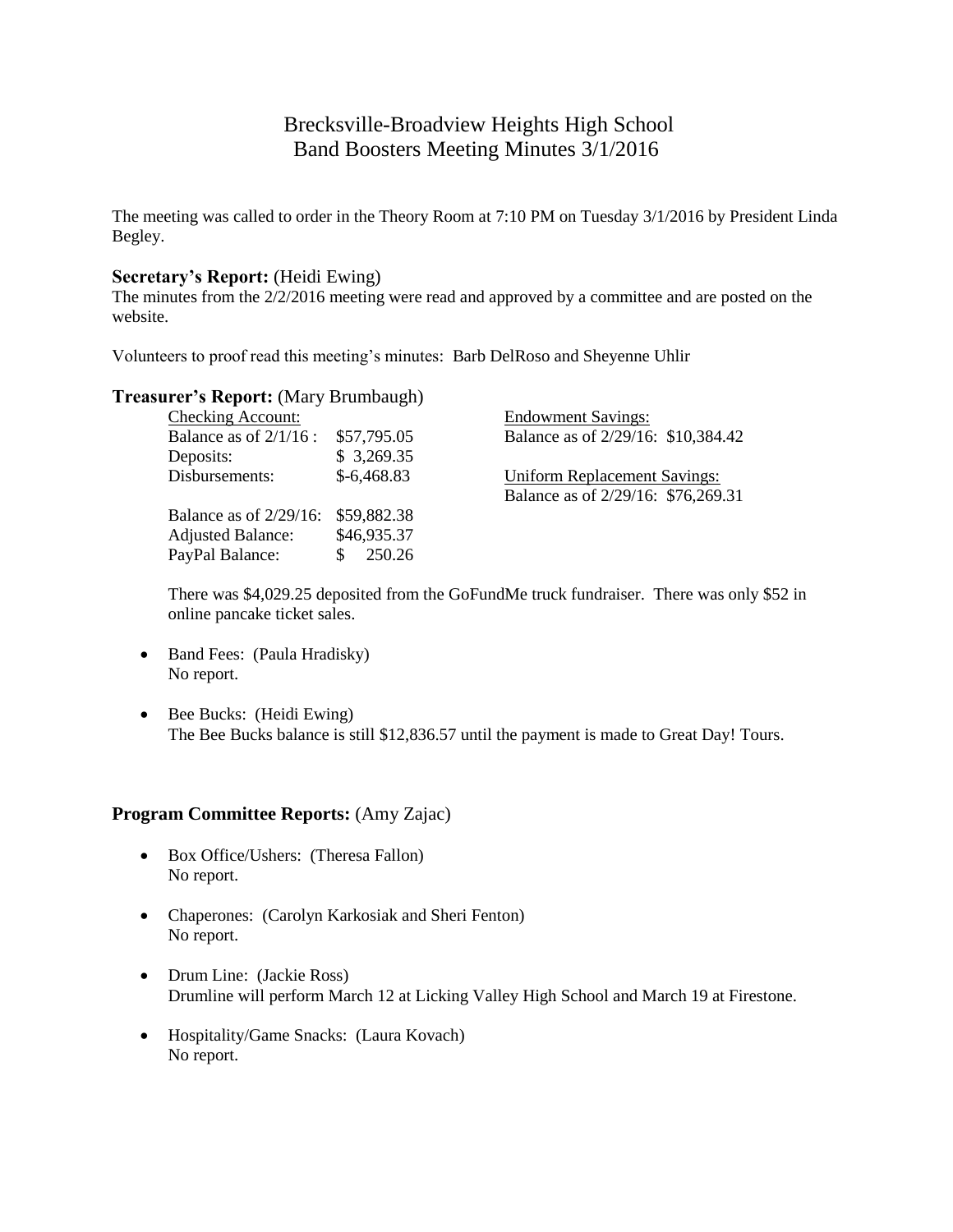- Flagline: (Barb DelRoso & Grace Gaines)
- The mini clinic was cancelled since there was not enough interest. Kathy Richards mentioned that participation was also very low for the President's day mini cheer clinic. No flyers can be printed and given to students only emails about Flyer Central. As a fundraiser they may allow us to send a flyer but we would need permission.
- Newsletter: (Michelle Shively) No report.
- Webmaster: (Janice Schenk) Janice posted the February meeting minutes and newsletter.
- PSO: (Michele Mihalich) Michelle mentioned the new school website is now live. There will be an open house for PSO Thursday at 9:30am. Alice in Wonderland is Mar. 5 at Middle School and tickets are \$5. The Pancake Breakfast and Beach Ball fundraisers are both on Mar. 12. March 23 is the end of the grading period and spring break starts the next day.
- Publicity: (Amy Studer) The Broadview Hts Journal had articles on the Pancake breakfast and Easter Seals truck.
- Sr. Night: (Renee Waite) No report.
- Swarm Board & Decorations: (Jackie Ross) Jackie will put the Swarm Board up on Mar. 11 and take down on Mar. 22. The decorations will then go on the students' lockers for the Disney send off.
- Uniforms: (Denise Eder/ Cheryl Dunphy/Lori Reagan/Lori Losi)
	- They looked at new summer uniform shirts and have narrowed the selection. There will be samples to make final decision. The cost is about \$17 which would raise the summer uniform about \$7 or \$8. Lori is not convinced that all have clean white gloves for Disney so they will be selling at the Mar. 14 evening practice. They will also need to fit 3 exchange students for a marching uniform for Disney. Emery will not need a marching uniform since he will just walk beside the band with the directors. Reminder to pickup uniforms at On the Spot and check for missing buttons. There will not be any repairs the day of the trip. The uniform should be removed from the wire hangers and put back on the wood hanger. Pack Dinkles, black shirt, black socks and white gloves in garment bag with uniform. Hats and plumes will be packed separate but tubas should have their berets. Long hair must be off collar. Bernie from On the Spot donated four more Z racks.
- Yard Signs: (Lori Samhric and Ann Marie Williams) No report.
- Band Alumni: (open) No report.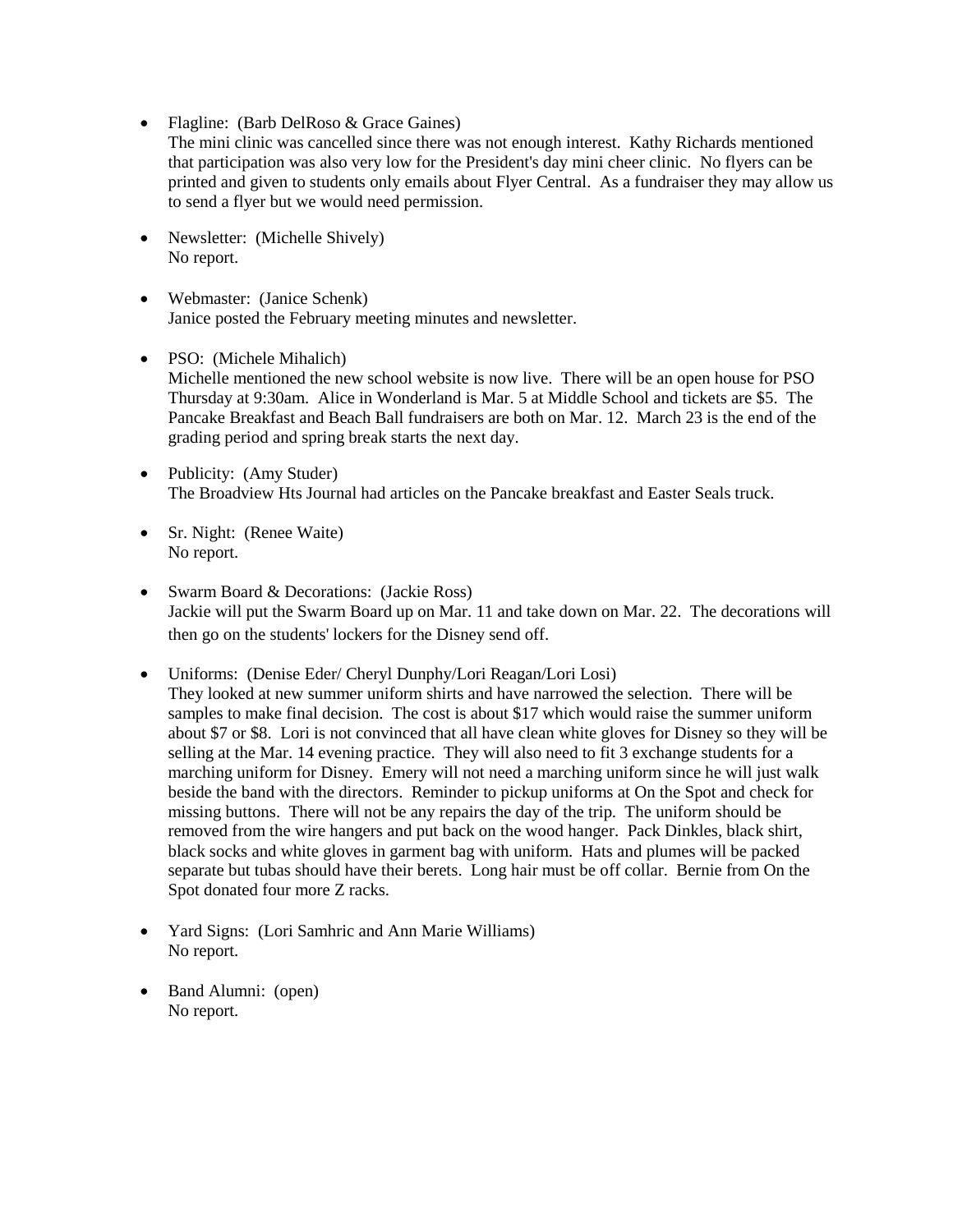## **Ways and Means Committee Reports:** (Kathy Drinko)

- Athletic Program: (Michelle Cline) Kathy said they are still looking for 2-3 volunteers to help next year. The Boys Varsity Basketball team is in the playoffs.
- Athletic Program Layout: (Michelle Shively) No report.
- Athletic Program Sales: (Les & Julie Gicei) No report.
- Citrus Fruit Sales: (Kathy Drinko and Lynn Robie) No report.
- Disney Raffle: (Dina Packard) No report.
- Endowment/Patrons: (Theresa Fallon) No report.
- Spirit Wear: (Rose Jonovich and Dina Packard) No report.
- Pancake Breakfast/Music in our schools event: (Suzanne Orlando) Art show is the same day at noon but the hall will be open at 8am.
- Easter Seals: (Nancy Randall) The truck will be parked by the tennis courts Friday from 5pm-9pm and Saturday from 8am-4pm. We need donations which will be sorted. The good items go to stores for four days then to Africa. The dirty or torn items will be recycled.

## **Band Director's Report:** (Mr. Wyse/Mrs. Astey)

The concert Thursday will have guest feedback from Marva Sickinger. No official adjudication just notes while sitting in balcony. Yearbook pictures will also be taken. March 12 the fifth grade band will perform "When Saints Go Marching In" with the High School Wind Ensemble. The High School & Middle School Jazz bands will also perform together. Disney marching practices on Mar. 14 & Mar. 21. March 18 is the Lakeland Jazz Fest. March 28 band leaves for Disney. The jazz band opened for the Ticket to Broadway show. The band will play the National Anthem at the Cleveland Indians baseball game on Saturday 9-3-16 (Labor Day weekend) for those who want to participate. The band will also play at the Oct. 1 OSU Skull Session. Dr. Christopher Hoch has been serving as Interim OSU director and was recently named Director. A jazz band performance and MIM performance will be raffled off at the Beach Ball fundraiser March 12.